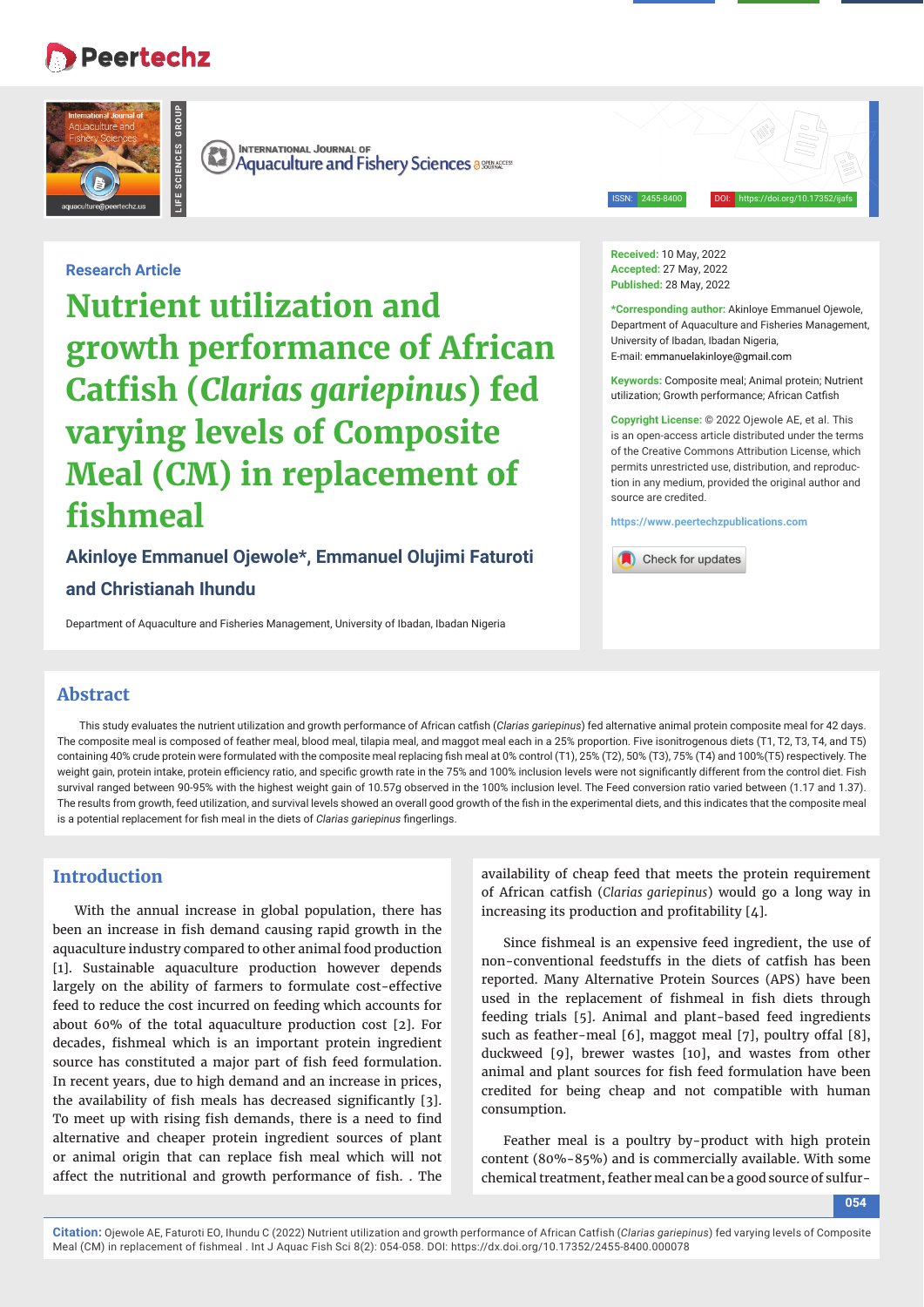containing amino acids [11]. A dietary feather meal inclusion of not more than 25% in the diet of catfish fingerlings has been reported by Serwata and Davies [12]. When feather meal is hydrolyzed and mixed with chicken offal and maggot meal, the mixture was able to replace 50% of fish meal used in African catfish fingerlings' diets without causing any adverse effects on fish growth [13]. Maggot meal is high in biological value and contains ten essential amino acids [14] that are comparable to fish meal [15] and high in nutritive value. The biological value of maggot meal is equivalent to that of fish meal and maggot larvae contained no anti-nutritional or toxic substances found in alternative protein sources of vegetable origin [16].

In a preliminary survey conducted before this research, we observed that feathers generated from processing poultry birds and poultry droppings from which we produced maggot meal are available in large quantities across Nigeria mostly as farm waste and with a potential of being utilized as constituents of animal feed. In this study, we formulated a composite meal (comprising feather meal, blood meal, maggot meal, and tilapia meal) that can be used for partial or total replacement of fi shmeal in the diets of *Clarias gariepinus.* 

# **Materials and methods**

## **Feed ingredients sourcing and processing**

Composite Meal (CM) was produced from locally sourced non-conventional animal feed ingredients. Feather meal, blood meal, maggot meal, and tilapia meal each at a 25% proportion and were blended to form a composite diet. Feathers and cow blood were collected from poultry bird processors and abattoir at Bodija market, Ibadan. Feathers were processed according to the method described by Omitoyin, et al. [17]. Blood was processed as described by Eyongetta [18]. Maggot meal was produced following the method described by Fasakin, et al. [19] using poultry droppings collected from the University of Ibadan poultry farm and processed according to Calvert, et al. [20], and Balogun, et al. [20,21]. Other feed ingredients were purchased from a reputable feed mill in Agbowo Ibadan.

## **Feed formulation**

All feed ingredients that will be used were milled and mixed into very fine homogenous particles. The feed ingredients were weighed using commercially available Camry scales and Camry EK4510 digital scales. Pearson square method was used to formulate five isonitrogenous diets with  $40\%$  crude protein using commercially available Danish fish meal. The fish meal was then replaced at 0%, 25%, 50%, 75%, and 100% with the composite meal. The diets were labeled T1 (100%FM, 0% CM), T2 (75%FM, 25% CM), T3 (50%FM, 50% CM), T4 (25%FM, 75% CM) and T5 (0%FM, 100% CM) respectively with T1 being the control while T2, T3, T4 and T5 are treatments. The ingredients were mixed, and diets were made into 2mm pellets using a pellet machine at the University of Ibadan fish farm, sun-dried for 48 h, and stored at room temperature. The feed ingredients, formulation, and proximate composition are presented in Table 1.

**Table 1:** Composition of experimental diets.

| T1                       | T <sub>2</sub> | T <sub>3</sub> | <b>T4</b>      | T <sub>5</sub> |
|--------------------------|----------------|----------------|----------------|----------------|
| Values (kg)              |                |                |                |                |
| 15                       | 15             | 15             | 15             | 15             |
| 30                       | 30             | 30             | 30             | 30             |
| 25                       | 25             | 25             | 25             | 25             |
| 23                       | 17             | 11             | 6              |                |
| $\overline{\phantom{0}}$ | 6              | 11             | 17             | 23             |
| 4.5                      | 4.5            | 4.5            | 4.5            | 4.5            |
| $\overline{2}$           | 2              | $\overline{2}$ | $\overline{2}$ | 2              |
| 1                        | $\mathbf{1}$   | 1              | 1              | 1              |
| 100                      | 100            | 100            | 100            | 100            |
|                          |                |                |                |                |

GNC = Groundnut cake; SBM = Soy Bean Meal

## **Experimental setup**

A total of 150 African catfish (*Clarias gariepinus*) fingerlings with a mean initial body weight of 4g were purchased from a reputable fish farm hatchery in Ibadan, Oyo state. Before feeding trials, the fingerlings were acclimatized in fish harpers in a tank for two weeks. For the experiment, two rectangular tanks each with a dimension of 15ft (length) by 6 ft (width) by 4 ft (depth) were used. Each of the two concrete tanks was filled with water and the water level was maintained at  $2/3$ capacity in all the tanks throughout the experiment. 15 harpers anchored above the pond with dimensions 1ft by 1 ft and 1.5ft. were submerged into the water. After two weeks, the fingerlings were divided randomly and distributed into 15 harpers with ten fishes per harper. The fishes were fed twice daily (9 am and  $\mu$ ) pm) to satiation for 42 days with each of the diets in triplicate harper. The fish were weighed weekly and inspected daily for abnormal behaviour and mortalities. The amount of feed fed to the fish was adjusted every two weeks according to the last total body weight determined by weighing. Water temperature, pH, and ammonia were measured weekly using mercury in a glass thermometer and API freshwater test kits.

## **Analytical techniques and growth determination**

The proximate analysis of the composite meal, experimental diets, and experimental fish was done using the method described by [22] methods and carried out in triplicates. The experimental fish growth performance and nutrient utilization were based on the following biological parameters.

Weight Gain (WG) = (Final weight – Initial weight)g

Percentage Weight Gain (PWG)= (Mean weight gain / Initial weight) X 100

Specific Growth Rate (SGR) = (ln final weight  $-$  ln initial weight)/days X 100

Protein Intake (PI) = Feed intake X percentage protein

Protein Efficiency Ratio (PER) = Weight gain  $(g)$ / Protein intake

**055**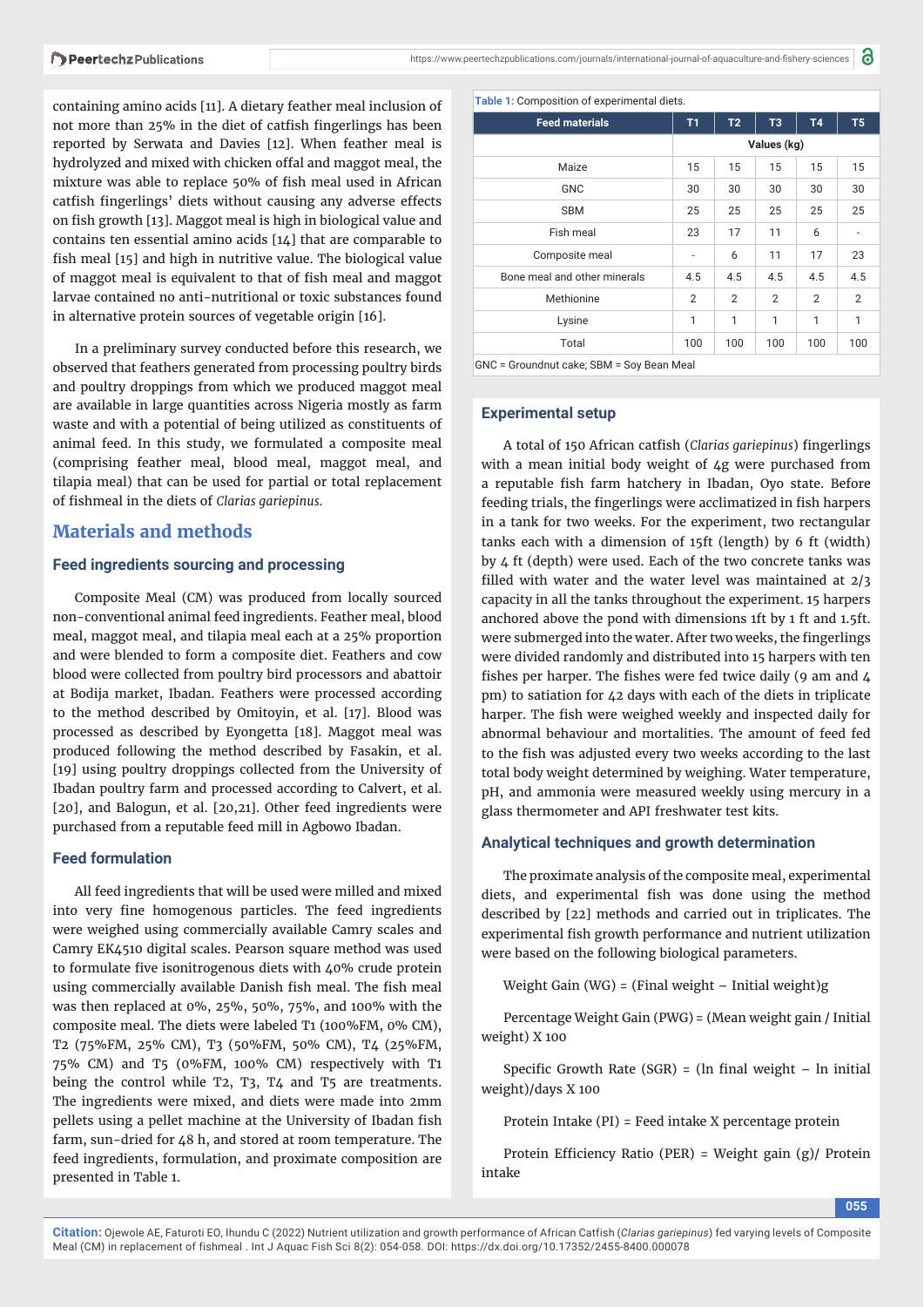Feed Conversion Ratio (FCR) = (Feed intake / Fish weight gain) g

#### **Statistical analysis**

Data collected from the feeding experiment were subjected to Analysis of Variance (ANOVA) for significant differences using (SPSS version 28). Variation in means was tested using Duncan Multiple range test [23] at p < 0.05

## **Results and discussion**

The result of the proximate composition of the feed ingredients is presented in Table 2. The proximate composition of the composite meal compares favorably with the fish meal used in this experiment. The crude protein of the composite meal was 67.83% compared with 72% of the fish meal. The growth performance, feed utilization, and survival of African catfish (*Clarias gariepinus*) fed varying levels of composite meal inclusion are shown in Table 3. The mean weight gain ranged from 6.53  $\pm$  0.11 in T3 to 10.57  $\pm$  0.84 in T5. The feed intake and weight gain were significantly higher at  $75%$  and  $100%$ inclusion of composite meal. The observed growth could be due to a combination of high protein animal feed ingredient sources used in the composition of the composite meal [24]. Protein intake, PER, and SGR were lower in (T2) 25% and (T3) 50% composite meal inclusion levels compared with the higher values observed in the  $(T5)$  100% and  $(T4)$  75% composite meal inclusion levels. However, experimental fishes in T3 were observed to respond slowly when fed the experimental diets and this could have resulted in their low weight gain as observed in the result. The Feed Conversion Ratio (FCR) ranged from 1.17  $\pm$  0.07 to 1.37  $\pm$  0.03 but was significantly lower in diet T5. This indicates that the protein sources in the diets compared favorably in diets to flesh conversion. The higher SGR and PER found at higher inclusion levels suggest that the amino acid of maggot meal, tilapia meal, blood meal, and feather meal in the composite diet is similar to that of fish meal [15,25]. African catfish showed positive potential for growth with the use of the composite diet in replacement of fish meal with no observed health effects of the diets on the fish and water quality (Table  $\Delta$ ).

| Feed<br><b>Ingredient</b> | %Crude<br><b>Protein</b> | % Ash | %Ether<br><b>Extract</b> | %Crude<br><b>Fiber</b> | %Dry<br><b>Matter</b> | %Moisture<br><b>Content</b> | <b>NFE</b> | <b>ME</b> |
|---------------------------|--------------------------|-------|--------------------------|------------------------|-----------------------|-----------------------------|------------|-----------|
| Feather<br>meal           | 73.44                    | 1.78  | 9.32                     | 7.29                   | 94.8                  | 5.2                         | 2.97       | 3466.55   |
| Blood meal                | 69.73                    | 3.78  | 2.29                     | 2.58                   | 90.81                 | 9.19                        | 12.43      | 3070.25   |
| Maggot<br>meal            | 61.8                     | 15.31 | 5.23                     | 6.21                   | 93.87                 | 2.13                        | 9.32       | 2933.75   |
| Tilapia meal              | 54.26                    | 27.8  | 8.29                     | 0.4                    | 94.9                  | 5.1                         | 4.15       | 2749      |
| Composite<br>meal         | 67.83                    | 11.59 | 5                        | 5.01                   | 93.07                 | 4.93                        | 5.64       | 2996.45   |
| Maize                     | 8.39                     | 1.59  | 3.69                     | 1.8                    | 90.01                 | 9.99                        | 74.54      | 3216.2    |
| Soybean<br>meal           | 44.26                    | 7.2   | 1.99                     | 5.79                   | 89.99                 | 10.01                       | 30.75      | 2794.5    |
| <b>GNC</b>                | 42.54                    | 5.62  | 8.8                      | 22.8                   | 94.27                 | 5.73                        | 14.51      | 2744.75   |

#### **Table 2:** Proximate composition of the feed ingredients.

| <b>Table 3:</b> Proximate composition of the experimental diets. |  |
|------------------------------------------------------------------|--|
|------------------------------------------------------------------|--|

| <b>Proximate composition</b>                          | <b>T1</b> | T <sub>2</sub> | T <sub>3</sub> | <b>T4</b>      | T <sub>5</sub> |  |
|-------------------------------------------------------|-----------|----------------|----------------|----------------|----------------|--|
| Crude Protein                                         | 40.29     | 40.3           | 40.33          | 40.35          | 40.36          |  |
| Ash                                                   | 6.45      | 6.7            | 6.85           | 9              | 11             |  |
| <b>Ether Extract</b>                                  | 2.35      | 4.13           | 3.02           | $\overline{4}$ | 3.5            |  |
| Crude Fat                                             | 3.07      | 3.33           | 4.03           | 4.08           | 4.1            |  |
| Dry Matter                                            | 90.14     | 90.54          | 89.19          | 89.72          | 91.28          |  |
| Moisture Content                                      | 9.86      | 9.46           | 10.81          | 10.28          | 8.72           |  |
| <b>NFE</b>                                            | 37.98     | 36.08          | 34.96          | 32.29          | 32.32          |  |
| ME (Kcal/Kg)                                          | 3000.4    | 2956.35        | 2977.7         | 2889.2         | 2892.3         |  |
| ME = Metabolized Energy; NFE = Nitrogen Free Extract. |           |                |                |                |                |  |

In this study, there were no significant differences in the weight gain and feed intake of the experimental fishes in the 75%, 100%, and control groups (T1). In addition, increasing the composite meal inclusion rate did not affect the fish survival rate as well as the water quality. This showed that it is safe to use the composite meal at the various inclusion levels. In a similar study by Adewolu, et al*.* [13], the author replaced fishmeal with 50% of animal meal mixture comprising feather meal, chicken offal meal, and maggot meal and concluded that animal protein mixtures are well utilized for optimal growth and that essential amino acids were available to support growth. Bureau, et al. [26] suggested the use of two or three protein sources in fish feed formulation to reduce the negative effects of nutrient imbalance, lower digestibility of nutrient contents, excessive levels of anti-nutritional factors, or lower palatability which are usually nutritional factors that cause depression in performance of fish fed lower levels of fish meal.

The result of the carcass composition of the experimental fish fed the experimental diets is presented in Table 5. The highest crude protein was obtained in T5  $(16.12 \pm 0.11)$  while the T3 had the lowest crude protein content. Lipid content was highest in the fish fed the control diet and lowest in T3. The ash content of the fish was not significantly different in the control and among all treatments. In general, the carcass composition of the catfish fed the experimental diets was not affected by the substitution of the fishmeal with the composite meal. This is similar to what was reported by Abdel-Warith, et al. [27] and Fasakin, et al. [19]. The similarity observed in the carcass composition of the experimental fish could be a result of the use of different protein source ingredients in the composite meal and feed formulation. The cost of producing a kilogram of the composite meal locally ranged from N300 to N400 which is low compared with the cost of imported 72% Danish fish meal of N950. This indicates that the use of composite meal in replacement of fish meal can help reduce the cost of production.

# **Conclusion**

In conclusion, the protein content of the composite meal and the result from this study shows that the Composite Meal (CM) can serve as a replacement for fish meal in the diet of African catfish (*Clarias gariepinus*) without affecting growth and survival while also reducing cost in a developing country like Nigeria.

**056**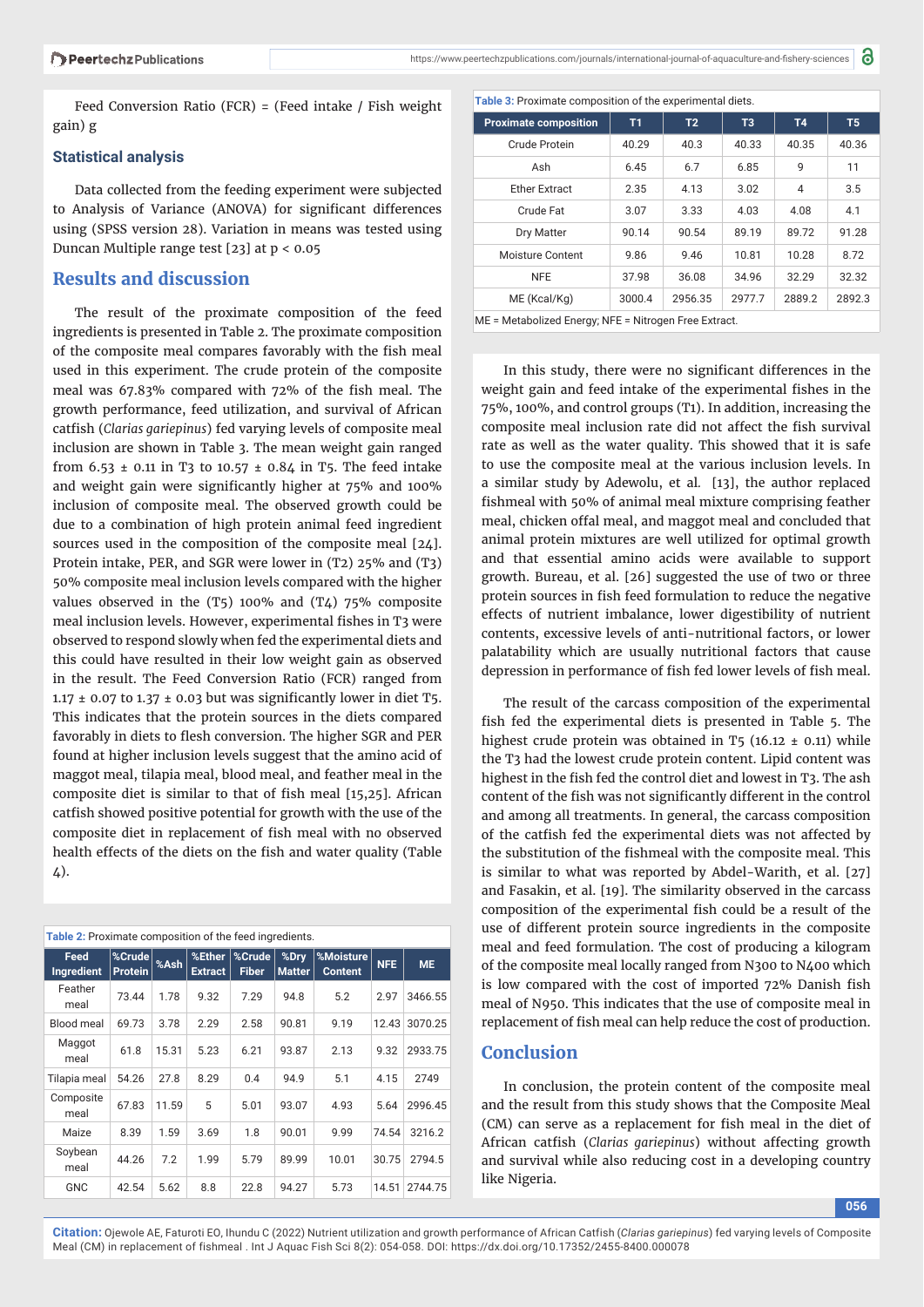Table 4: Growth performance and nutrient utilization of African catfish fingerlings fed experimental diets.

|            | T1                            | T2                            | T3                             | T <sub>4</sub>                 | T <sub>5</sub>                  |  |  |
|------------|-------------------------------|-------------------------------|--------------------------------|--------------------------------|---------------------------------|--|--|
| IW         | $3.98 \pm 0.01$               | $3.99 \pm 0.02$               | $3.94 \pm 0.06$                | $3.90 \pm 0.07$                | $3.95 \pm 0.06$                 |  |  |
| <b>FW</b>  | $13.36 \pm 0.76$ °            | $12.05 \pm 0.85^{\circ}$      | $10.57 \pm 0.18$ <sup>a</sup>  | $13.51 \pm 0.63$ °             | $14.52 \pm 0.77$ °              |  |  |
| WG         | $9.38 \pm 0.76$ °             | $8.07 \pm 0.86$ <sup>b</sup>  | $6.53 \pm 0.11$ <sup>a</sup>   | $9.60 \pm 0.70$ °              | $10.57 \pm 0.84$ °              |  |  |
| <b>PWG</b> | $235.87 \pm 18.92$ bc         | 202.36 ± 21.72 <sup>ab</sup>  | $165.65 \pm 5.37$ <sup>a</sup> | $246.26 \pm 22.17$ °           | $268.03 \pm 26.93$ <sup>c</sup> |  |  |
| <b>SGR</b> | $2.88 \pm 0.13 b^{\circ}$     | $2.63 \pm 0.17$ <sup>b</sup>  | $2.35 \pm 0.05^{\circ}$        | $2.95 \pm 0.16$ °              | $3.10 \pm 0.17$ °               |  |  |
| FI         | $11.43 \pm 0.48$ bc           | $10.77 \pm 0.22$ <sup>b</sup> | $8.98 \pm 0.16$ <sup>a</sup>   | $11.44 \pm 0.13$ <sup>bc</sup> | $12.40 \pm 1.69$ <sup>c</sup>   |  |  |
| PI         | $0.65 \pm 0.03$ bc            | $0.61 \pm 0.01$ <sup>b</sup>  | $0.51 \pm 0.01^{\circ}$        | $0.65 \pm 0.01$ <sup>bc</sup>  | $0.71 \pm 0.10^{\circ}$         |  |  |
| <b>FCR</b> | $1.22 \pm 0.11^{ab}$          | $1.35 \pm 0.15^{ab}$          | $1.37 \pm 0.03^b$              | $1.20 \pm 0.10^{ab}$           | $1.17 \pm 0.07$ <sup>a</sup>    |  |  |
| <b>PER</b> | $2.06 \pm 0.18$ <sup>ab</sup> | $1.88 \pm 0.21$ <sup>ab</sup> | $1.82 \pm 0.04$ <sup>a</sup>   | $2.10 \pm 0.17$ <sup>ab</sup>  | $2.14 \pm 0.14$ <sup>b</sup>    |  |  |
| % Survival | 90                            | 90                            | 95                             | 90                             | 95                              |  |  |

IW = Initial weight, FW = Final weight, WG = Weight gain, PWG = Percentage weight gain, SGR = Specific Growth Rate, FI = Feed Intake, PI = Protein intake, FCR = Feed conversion ratio, PER = Protein efficiency ratio

Table 5: Carcass analysis of fish fed experimental diets.

|                                   | T1.              | T2               | T <sub>3</sub>   | <b>T4</b>        | T <sub>5</sub>   |  |
|-----------------------------------|------------------|------------------|------------------|------------------|------------------|--|
| MC.                               | $75.33 \pm 0.49$ | $76.24 \pm 0.14$ | $78.16 \pm 0.11$ | $74.54 \pm 0.11$ | $76.16 \pm 0.11$ |  |
| CP                                | $15.83 \pm 0.07$ | $14.45 \pm 0.17$ | $14.07 \pm 0.09$ | $15.19 \pm 0.09$ | $16.12 \pm 0.11$ |  |
| Ash                               | $4.33 \pm 0.03$  | $4.59 \pm 0.04$  | $4.51 \pm 0.16$  | $4.77 \pm 0.05$  | $4.39 \pm 0.06$  |  |
| Lipid                             | $3.62 \pm 0.04$  | $3.32 \pm 0.11$  | $3.12 \pm 0.04$  | $3.50 \pm 0.02$  | $3.33 \pm 0.06$  |  |
| $MC = Meisture$ content: $CD = C$ |                  |                  |                  |                  |                  |  |

= Moisture content; CP = Crude proteir

# **Acknowledgment**

The authors wish to acknowledge the University of Ibadan Fish farm for providing facilities for fish culture

## **References**

- 1. FAO. The state of world fisheries and aquaculture. Report of the fisheries and aquaculture department, Rome Italy, 2016.
- 2. Daniel N. A review on replacing fish meal in aqua feeds using plant protein sources. Int J Fish Aquat Stud. 2018; 6(2):164-179.
- 3. Hung LT, Truc LTT, Huy HPV. Case study on the use offarm-made feeds and commercially formulated pellets forpangasiid catfish culture in the Mekong Delta, VietNam. FAO Fisheries Technical Paper. 2007; 497:363.
- 4. Solomon SG, Okomoda VT, Omirenya S. Nutritional value of toasted pigeon pea, Cajanus cajan seed and its utilization in the diet of Clarias gariepinus (Burchell, 1822) fingerlings. Aquaculture reports. 2017; 7: 34-39
- 5. Sogbesan AO, Ugwumba AAA. Nutritional Evaluation of Termite (Macrotermes subhyalinus) Meal as animal protein Supplements in the Diets of Heterobranchus longifilis Fingerlings Turkish J Fish Aquatic Sci. 2008; 8: 149-157.
- 6. Chor K, Leong-Seng L, Rossita S. Evaluation of Feather Meal as a Dietary Protein Source for African Catfish Fry, Clarias gariepinus. Journal of Fisheries and Aquatic Science. 2013; 8: 697-705.
- 7. Christianah O, Salau B. Utilization of maggot meal in the nutrition of African catfish. African Journal of Agricultural Research. 2013; 8: 4604-4607.
- 8. Falaye AE, Omoike A, Ajani EK, Kolawole OT. Replacement of FishmealUsing Poultry Offal Meal in Practical Feeds for Fry of the African Catfish. The Israeli Journal of Aquaculture – Bamidgeh. 2010; 542: 1-6.
- 9. Thomas I, Hameed A. Fisheries and Aquaculture Journal Utilization of Treated Duckweed Meal (Lemna pausicostata) as Plant Protein Supplement in African

Mud Catfish (Clarias gariepinus) Juvenile Diets. Fisheries and Aquaculture Journal. 2015; 6.

- 10. Bini Z, Kevin F, Robert C, Glenn D. Evaluation of Brewer's Waste as Partial Replacement of Fish Meal Protein in Nile Tilapia, Oreochromis niloticus, Diets. Journal of the World Aquaculture Society. 2008. 39: 556-564.
- 11. Bertsch A, Coello N. A biotechnological process for treatment and recycling poultry feathers as a feed ingredient. Bioresour Technol. 2005 Oct;96(15):1703- 8. doi: 10.1016/j.biortech.2004.12.026. PMID: 16023573.
- 12. Serwata R, Davies SJ, Relative value of Hydrolyzed feather meal as a fish meal substitute in diets of African Catfish Clarias gariepinus. Book of Abstracts of the World Aquaculture Society, Baton Rouge, LA., Pages: 164.
- 13. Adewolu MA, Ikenweiwe NB, Mulero SM. Evaluation of an animal protein mixture as a replacement for fishmeal in practical diets for fingerlings of Clarias gariepinus (Burchell, 1822). Isr J Aquacult Bamidgeh. 62: 237-244
- 14. Akpodiete OJ, Ologhobo AD. Biological evaluation of maggot larvae meal on the growth and sexual maturity of replacement pullets. 1999; Trop J Anim Sci. 1(2): 45-51.
- 15. Adebayo OT, Quadri IC. Dietary protein level and Feeding rate for Hybrid ClaridCatfish, Clarias gariepinus x Heterobranus bidorsallis in homestead tanks. Journal of Applied Aquaculture. 2005; 17(1): 97-106.
- 16. Johnny O, Toor RS, Schulz C, Kloas W. Growth performance, nutrient utilization of Nile tilapia Oreochromis niloticus fed housefly maggot meal (Magmeal) diets. Turkish Journal of fisheries and aquatic sciences. 2008; 8: 141-147
- 17. Omitoyin BO. Utilization of poultry by products (feathers and offals) in the diet of African catfish Clarias gariepinus (Burchell). P.hD thesis, University of Ibadan, Nigeria. 1995; 219.
- 18. Njieassam E. Effects of using Blood Meal on the Growth and Mortality of Catfish. Journal of Ecosystem & Ecography. 6: 2018.
- 19. Fasakin EA, Balogun AM, Ajayi OO. Nutrition implication of processed maggot meals; hydrolyzed, defatted, full-fat, sun-dried and ovendried, in the diets of Clarias gariepinus fingerlings. Aquaculture Research. 2003; 9(34): 733-738.
- 20. Calvert CC, Martin RD, Morgan NO. Housefly pupae as food for poultry. Journal of Economic Entomology. 1969; 62: 936-939.
- 21. Balogun AM, Fasakin EA, Owolanke D. Evaluation of fish silage/soybean meal blends as protein f feedstuff for Clarias gariepinus (Burchell, 1822) fingerlings. Journal of Applied Animal Research. 11: 15-22.
- 22. AOAC. Official method of analysis.  $18<sup>th</sup>$  edition. Association of Officiating Analytical Chemist, Washington DC, Method 935.14 and 992.24. 2005.

**057**